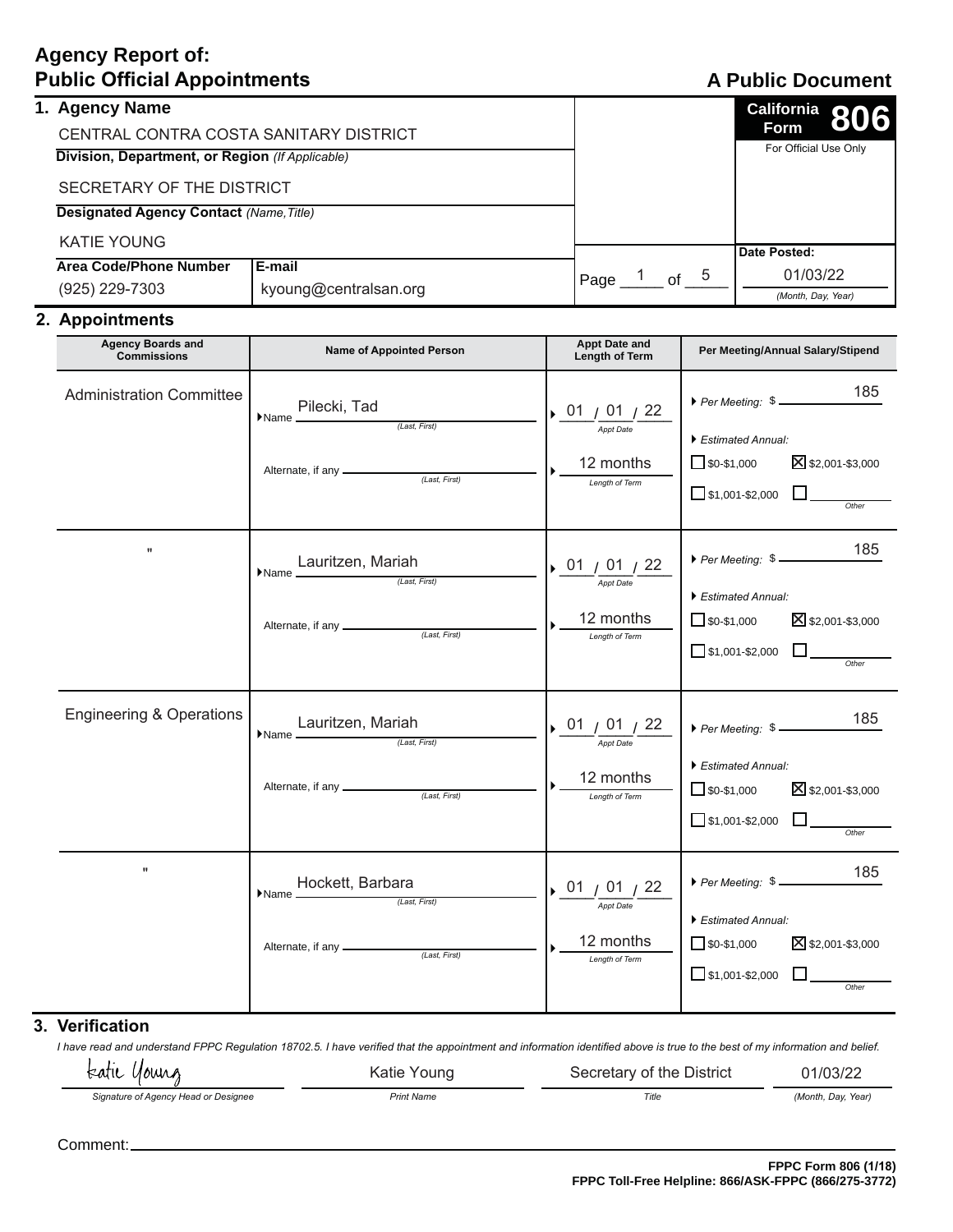**A Public Document California Form 806**

Page  $\frac{2}{5}$  of  $\frac{5}{5}$ 

| 1. Agency Name                         |              | 01/03/22           |
|----------------------------------------|--------------|--------------------|
| CENTRAL CONTRA COSTA SANITARY DISTRICT | Date Posted: | (Month, Day, Year) |
| ___                                    |              |                    |

#### 2. Appointments

| <b>Agency Boards and</b><br><b>Commissions</b>                                | <b>Name of Appointed Person</b>                                                                                      | <b>Appt Date and</b><br>Length of Term                                 | Per Meeting/Annual Salary/Stipend                                                                                                     |
|-------------------------------------------------------------------------------|----------------------------------------------------------------------------------------------------------------------|------------------------------------------------------------------------|---------------------------------------------------------------------------------------------------------------------------------------|
| <b>Finance Committee</b>                                                      | McGill, Michael<br>$\blacktriangleright$ Name $\frac{1 \vee 1 \vee \cdots}{\text{(Last, First)}}$                    | $\rightarrow$ 01 / 01 / 22<br>Appt Date<br>12 months<br>Length of Term | 185<br>Per Meeting: \$<br>$\blacktriangleright$ Estimated Annual:<br>S\$2,001-\$3,000<br>$\Box$ \$0-\$1,000<br>$\Box$ \$1,001-\$2,000 |
| $\mathbf{u}$                                                                  | Williams, David<br>$\bullet$ Name $($ Last, First $)$                                                                | $\rightarrow$ 01 / 01 / 22<br>Appt Date<br>12 months<br>Length of Term | 185<br>Per Meeting: \$<br>Estimated Annual:<br>X \$2,001-\$3,000<br>$\Box$ \$0-\$1,000<br>$\Box$ \$1,001-\$2,000 $\Box$               |
| Real Estate,<br>Environmental & Planning<br>Committee                         | $\blacktriangleright$ Name $\underbrace{\hspace{1.5cm}}_{\text{l.ast, First}}$                                       | $\rightarrow$ 01 / 01 / 22<br>Appt Date<br>12 months<br>Length of Term | 185<br>Per Meeting: \$<br>Estimated Annual:<br>S \$2,001-\$3,000<br>$\Box$ \$0-\$1,000<br>$\Box$ \$1,001-\$2,000<br>Other             |
| $\pmb{\mathsf{H}}$                                                            | $\frac{\text{Williams, David}}{\text{Name}}$                                                                         | $\rightarrow$ 01 / 01 / 22<br>Appt Date<br>12 months<br>Length of Term | 185<br>Per Meeting: \$<br>Estimated Annual:<br>X \$2,001-\$3,000<br>$\Box$ \$0-\$1,000<br>$\Box$ \$1,001-\$2,000 $\Box$<br>Other      |
| <b>BOARD LIAISON TO:</b><br>Division 1:<br>Clayton, Concord,<br>Pleasant Hill | Pilecki, Tad<br>$\blacktriangleright$ Name $\perp$<br>(Last, First)<br>Alternate, if any __________<br>(Last, First) | 01<br>22<br><b>Appt Date</b><br>12 months<br>Length of Term            | 185<br>Per Meeting: \$<br>Estimated Annual:<br>$\Box$ \$0-\$1,000<br>$\Box$ \$2,001-\$3,000<br>⊠\$1,001-\$2,000                       |
| <b>BOARD LIAISON TO:</b><br>Division 2:<br>Lafayette, Moraga,<br>Orinda       | McGill, Michael<br>$\blacktriangleright$ Name $\blacktriangle$<br>(Last, First)<br>(Last, First)                     | 01/01/22<br><b>Appt Date</b><br>12 months<br>Length of Term            | 185<br>Per Meeting: \$<br>Estimated Annual:<br>$\Box$ \$0-\$1,000<br>$\Box$ \$2,001-\$3,000<br>S1,001-\$2,000<br>Other                |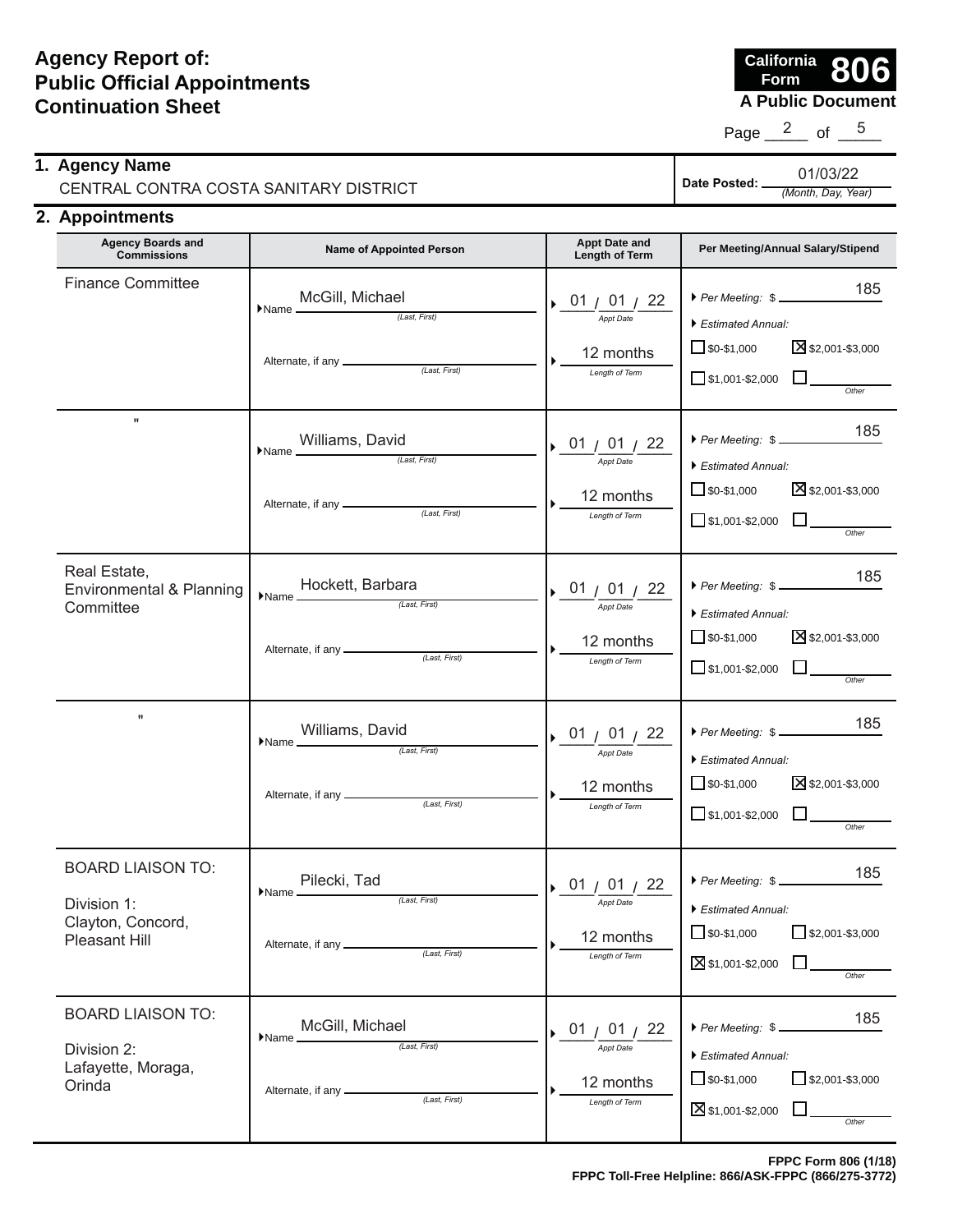**A Public Document California Form 806**

Page  $\frac{3}{2}$  of  $\frac{5}{2}$ 

|               | 1. Agency Name                         |                | 01/03/22           |
|---------------|----------------------------------------|----------------|--------------------|
|               | CENTRAL CONTRA COSTA SANITARY DISTRICT | Date Posted: . | (Month, Day, Year) |
| $\rightarrow$ |                                        |                |                    |

### **2. Appointments**

| <b>Agency Boards and</b><br><b>Commissions</b>                                                               | <b>Name of Appointed Person</b>                                                                                                                                                                                                                                                                                                                                                                                                                                    | <b>Appt Date and</b><br>Length of Term                                        | Per Meeting/Annual Salary/Stipend                                                                                                           |
|--------------------------------------------------------------------------------------------------------------|--------------------------------------------------------------------------------------------------------------------------------------------------------------------------------------------------------------------------------------------------------------------------------------------------------------------------------------------------------------------------------------------------------------------------------------------------------------------|-------------------------------------------------------------------------------|---------------------------------------------------------------------------------------------------------------------------------------------|
| <b>BOARD LIAISON TO:</b><br>Division 3:<br><b>Walnut Creek</b>                                               | Williams, David<br>$\blacktriangleright$ Name $\rule{1em}{0.15mm}$<br>(Last, First)<br>Alternate, if any ______________<br>(Last, First)                                                                                                                                                                                                                                                                                                                           | $\rightarrow$ 01 / 01 / 22<br>Appt Date<br>12 months<br>Length of Term        | 185<br>Per Meeting: \$<br>Estimated Annual:<br>$\times$ \$0-\$1,000<br>$\Box$ \$2,001-\$3,000<br>$\Box$ \$1,001-\$2,000                     |
| <b>BOARD LIAISON TO:</b><br>Division 4:<br>Alamo, Danville,<br><b>Contra Costa County</b>                    | Hockett, Barbara<br>$\blacktriangleright$ Name $\frac{1}{\sqrt{1-\frac{1}{2}}}\cdot\frac{1}{\sqrt{1-\frac{1}{2}}}\cdot\frac{1}{\sqrt{1-\frac{1}{2}}}\cdot\frac{1}{\sqrt{1-\frac{1}{2}}}\cdot\frac{1}{\sqrt{1-\frac{1}{2}}}\cdot\frac{1}{\sqrt{1-\frac{1}{2}}}\cdot\frac{1}{\sqrt{1-\frac{1}{2}}}\cdot\frac{1}{\sqrt{1-\frac{1}{2}}}\cdot\frac{1}{\sqrt{1-\frac{1}{2}}}\cdot\frac{1}{\sqrt{1-\frac{1}{2}}}\cdot\frac{1}{\sqrt{1-\frac{1}{2}}}\cdot\frac{1}{\sqrt{1$ | $\rightarrow$ 01 / 01 / 22<br>Appt Date<br>12 months<br>Length of Term        | 185<br>Per Meeting: \$<br>Estimated Annual:<br>$\Box$ \$2,001-\$3,000<br>$\Box$ \$0-\$1,000<br>$\boxtimes$ \$1,001-\$2,000<br>Other         |
| <b>BOARD LIAISON TO:</b><br>Division 5:<br>Martinez, Pacheco,<br>San Ramon                                   | Lauritzen, Mariah<br>$\blacktriangleright$ Name $\frac{244112211, 101111}{\text{(Last, First)}}$                                                                                                                                                                                                                                                                                                                                                                   | $\rightarrow$ 01 / 01 / 22<br><b>Appt Date</b><br>12 months<br>Length of Term | 185<br>Per Meeting: \$<br>Estimated Annual:<br><b>X</b> \$0-\$1,000<br>$\Box$ \$2,001-\$3,000<br>$\Box$ \$1,001-\$2,000 $\Box$<br>Other     |
| REPRESENTATIVE TO:<br>California Special<br><b>Districts Association</b><br>(CSDA) - Contra Costa<br>Chapter | Hockett, Barbara<br>$\blacktriangleright$ Name $\frac{1}{\text{(Last, First)}}$<br>McGill, Michael<br>Alternate, if any $\frac{1}{\sqrt{2\pi}}$ (Last, First)                                                                                                                                                                                                                                                                                                      | $\sqrt{01/01/22}$<br>Appt Date<br>12 months<br>Length of Term                 | 185<br>Per Meeting: \$<br>Estimated Annual:<br>$\sqrt{\$0 - $1,000}$<br>$\Box$ \$2,001-\$3,000<br>■\$1,001-\$2,000 ■<br>Other               |
| REPRESENTATIVE TO:<br>Contra Costa Water<br>District (CCWD)                                                  | Williams, David<br>$\blacktriangleright$ Name $\frac{\blacktriangleright$ (Last, First)<br>Alternate, if any $\equiv$<br>(Last, First)                                                                                                                                                                                                                                                                                                                             | $\rightarrow$ 01 / 01 / 22<br><b>Appt Date</b><br>12 months<br>Length of Term | 185<br>Per Meeting: \$<br>Estimated Annual:<br>X \$0-\$1,000<br>$\overline{\phantom{1}}$ \$2,001-\$3,000<br>$\Box$ \$1,001-\$2,000<br>Other |
| <b>REPRESENTATIVE TO:</b><br>Dublin San Ramon<br>Services District (DSRSD)                                   | McGill, Michael<br>$\blacktriangleright$ Name $\blacktriangle$<br>(Last. First)<br>Alternate, if any __<br>(Last, First)                                                                                                                                                                                                                                                                                                                                           | 01 $/$ 22<br>01/<br><b>Appt Date</b><br>12 months<br>Length of Term           | 185<br>Per Meeting: \$<br>Estimated Annual:<br>X \$0-\$1,000<br>$\Box$ \$2,001-\$3,000<br>$\Box$ \$1,001-\$2,000<br>Other                   |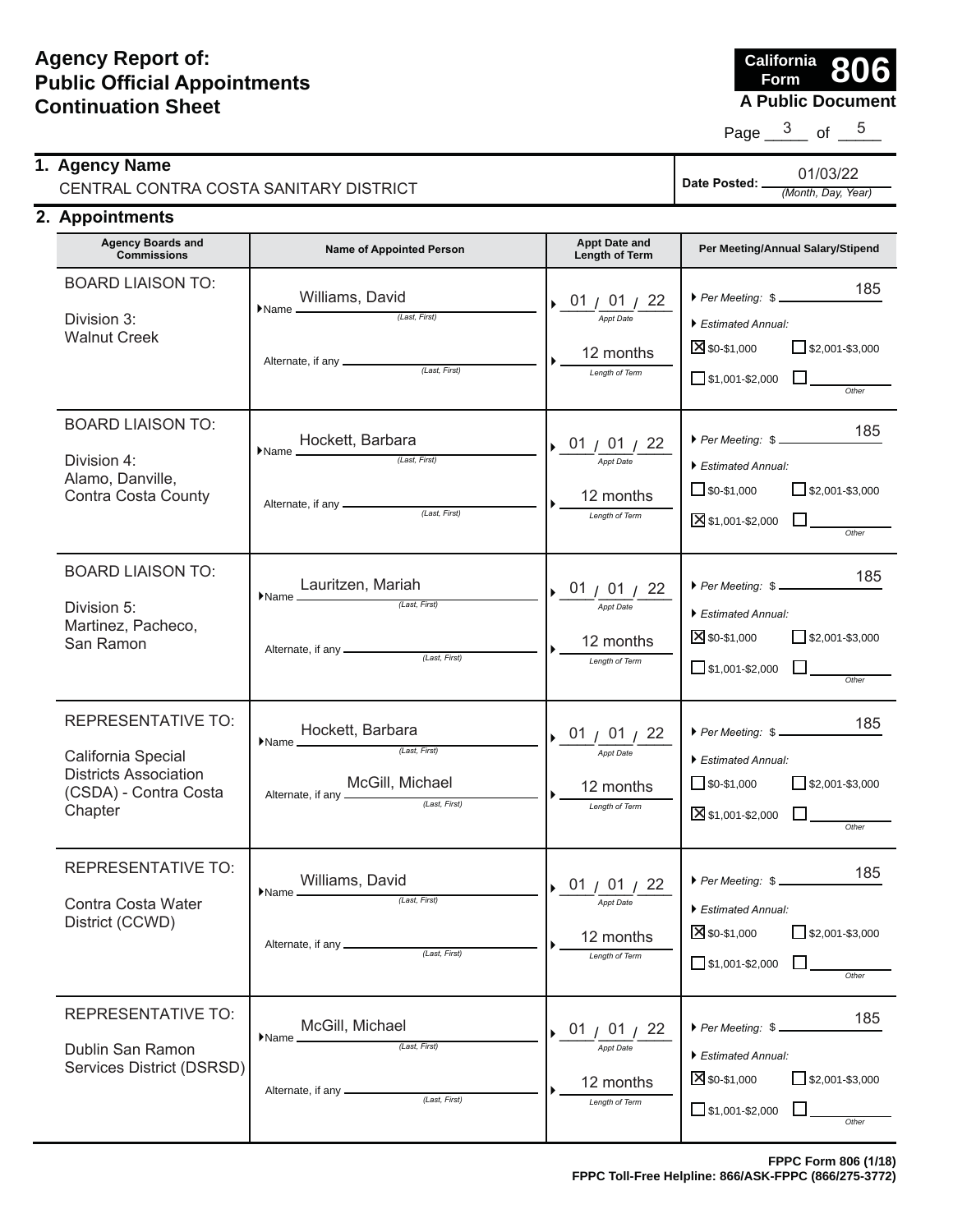**A Public Document California Form 806**

Page  $\frac{4}{10}$  of  $\frac{5}{10}$ 

| 1. Agency Name                         | Date Posted: | 01/03/22           |
|----------------------------------------|--------------|--------------------|
| CENTRAL CONTRA COSTA SANITARY DISTRICT |              | (Month, Day, Year) |
| 2. Appointments                        |              |                    |

| <b>Agency Boards and</b><br><b>Commissions</b>                                                   | <b>Name of Appointed Person</b>                                                                                                                                                                          | Appt Date and<br>Length of Term                                               | Per Meeting/Annual Salary/Stipend                                                                                                                                                  |
|--------------------------------------------------------------------------------------------------|----------------------------------------------------------------------------------------------------------------------------------------------------------------------------------------------------------|-------------------------------------------------------------------------------|------------------------------------------------------------------------------------------------------------------------------------------------------------------------------------|
| <b>REPRESENTATIVE TO:</b><br>East Bay Municipal Utility<br>District (EBMUD)                      | Hockett, Barbara<br>$\blacktriangleright$ Name $\frac{\qquad \qquad }{\qquad \qquad }$ (Last, First)                                                                                                     | $\rightarrow$ 01 / 01 / 22<br>Appt Date<br>12 months<br>Length of Term        | 185<br>Per Meeting: \$<br>Estimated Annual:<br>X \$0-\$1,000<br>$\Box$ \$2,001-\$3,000<br>$\Box$ \$1,001-\$2,000<br>Other                                                          |
| REPRESENTATIVE TO:<br>East Bay Regional Parks<br>District (EBRPD)                                | McGill, Michael<br>$\blacktriangleright$ Name $\frac{100 \times 100}{\text{200}}$ (Last, First)                                                                                                          | $\rightarrow$ 01 / 01 / 22<br><b>Appt Date</b><br>12 months<br>Length of Term | 185<br>Per Meeting: \$<br>Estimated Annual:<br><b>X</b> \$0-\$1,000<br>$\Box$ \$2,001-\$3,000<br>$\Box$ \$1,001-\$2,000<br>Other                                                   |
| <b>REPRESENTATIVE TO:</b><br>Contra Costa Local<br><b>Agency Formation</b><br>Commission (LAFCO) | $\begin{array}{r}\n\text{Plane } \text{Filecki, Tad} \\ \hline\n\text{Name} & \xrightarrow{\text{(Last, First)}}\n\end{array}$<br>Hockett, Barbara<br>Alternate, if any <u>Alternative (Last, First)</u> | 01/01/22<br><b>Appt Date</b><br>12 months<br>Length of Term                   | 185<br>Per Meeting: \$<br>Estimated Annual:<br>$\Sigma$ \$0-\$1,000<br>$\Box$ \$2,001-\$3,000<br>$\Box$ \$1,001-\$2,000<br>Other                                                   |
| <b>REPRESENTATIVE TO:</b><br>Mt. View Sanitary District<br>(MVSD)                                | Lauritzen, Mariah<br>$\blacktriangleright$ Name $\sqrt{2\pi i}$ (Last, First)                                                                                                                            | 01 $/$ 01 $/$ 22<br>Appt Date<br>12 months<br>Length of Term                  | 185<br>$\triangleright$ Per Meeting: $\frac{1}{2}$<br>$\blacktriangleright$ Estimated Annual:<br>$\times$ \$0-\$1,000<br>$\Box$ \$2,001-\$3,000<br>$\Box$ \$1,001-\$2,000<br>Other |
| REPRESENTATIVE TO:<br><b>Pleasant Hill Recreation</b><br>and Park District<br>(PHR&PD)           | Pilecki, Tad<br>$\blacktriangleright$ Name $\perp$<br>(Last, First)<br>Alternate, if any __________<br>(Last, First)                                                                                     | 01 / 01 /<br><b>Appt Date</b><br>12 months<br>Length of Term                  | 185<br>Per Meeting: \$<br>Estimated Annual:<br>X \$0-\$1,000<br>$\Box$ \$2,001-\$3,000<br>$\Box$ \$1,001-\$2,000                                                                   |
| REPRESENTATIVE TO:<br>Valley Water (formerly<br>Santa Clara Valley Water<br>District)            | Williams, David<br>$\blacktriangleright$ Name $\blacktriangle$<br>(Last, First)<br>Alternate, if any $\equiv$<br>(Last, First)                                                                           | 01 $/$ 01 $/$ 22<br><b>Appt Date</b><br>12 months<br>Length of Term           | 185<br>Per Meeting: \$-<br>Estimated Annual:<br>X \$0-\$1,000<br>$\Box$ \$2,001-\$3,000<br>$\Box$ \$1,001-\$2,000<br>Other                                                         |